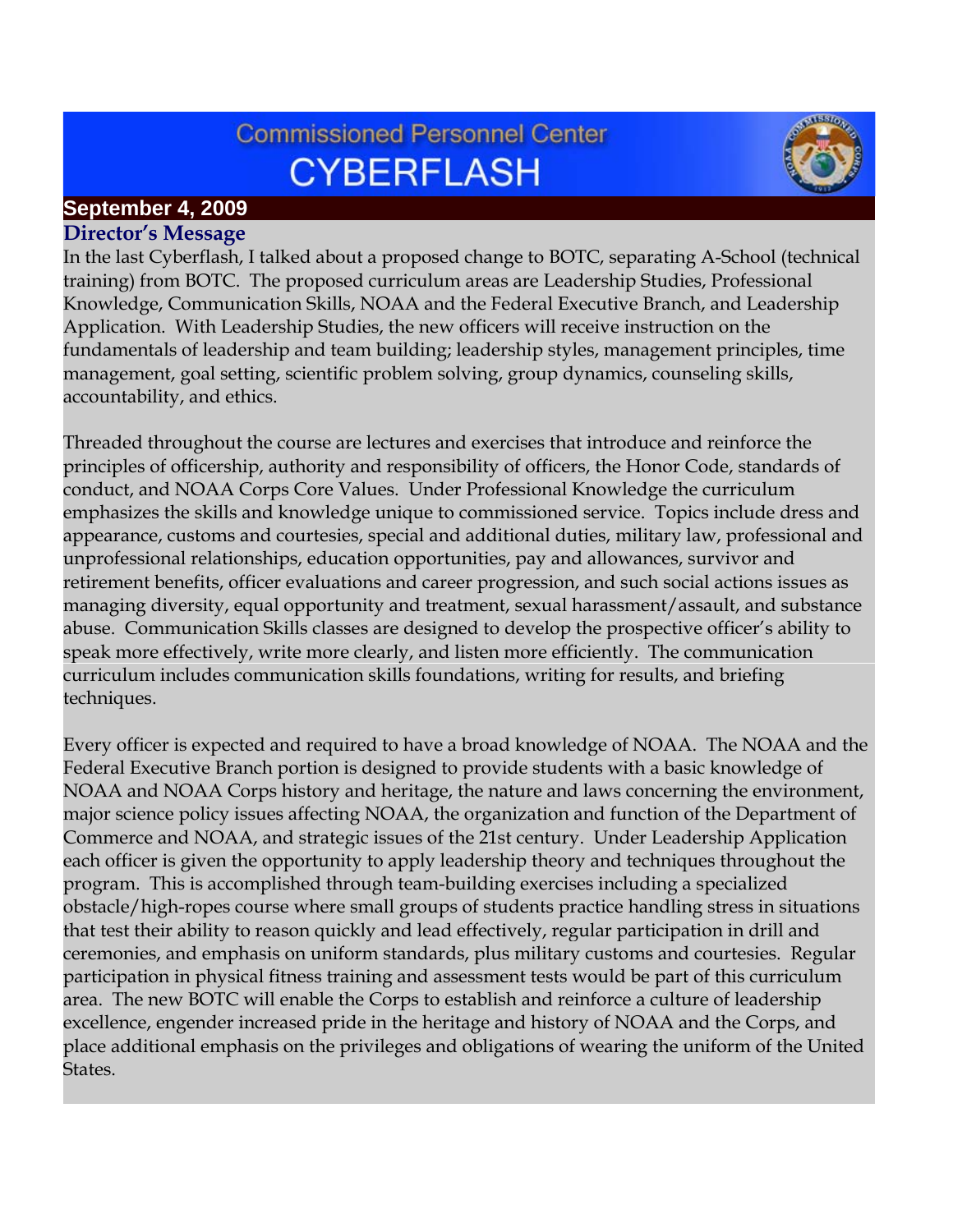I have a few exciting things to congratulate officers on for this week's message. Congratulations to all the members of BOTC 114, who graduated on August 27, last Thursday. Welcome to the fleet! May you have a wonderful career ahead of you.

In addition, I'd like to send a warm welcome aboard to all the new members of BOTC 115 that started on August 30.

| Floyd, Brett E.       | BS - Geology, U of Charleston                                      |
|-----------------------|--------------------------------------------------------------------|
| Geiger, Brandy E.,    | MS - Geographic & Cartographic Science, George Mason U             |
| Imberi, Anthony J. M. | BS - Physics & Math, High Point U                                  |
| Kennedy, Brian R. C.  | BS - Marine Biology, U of Charleston                               |
| Mitchell, Robert J.   | BS - Aeronautics, BS - Science in Atmospheric Sciences, U of North |
| Dakota                |                                                                    |
| Nguyen, Linh K.       | MS - Oceanography, Coastal Zone, Florida Institute of Technology   |
| Parrish, Alise N.     | BS - Marine & Environment, Hampton U                               |
| Payne, Amber M.       | BS - Marine Science, Eckerd College                                |
| Pfundt, Adam C.       | BS - Fisheries, U of WA                                            |
| Reul, Tamera J.       | BS - Marine Transportation & Technology, U.S. Merchant Marine      |
| Academy               |                                                                    |
| Schill, Kelly M.      | BS - Environmental Science, Christopher Newport U                  |
| Silagi, Michael S.    | BS - Aviation Management, U of Oklahoma                            |
| Sims, Tanner A.       | MS-Aerospace Engineering, Oklahoma State U                         |
| Tucker, Keith E.      | BS - Aviation Arts & Sciences, Ohio State U                        |
| Vejar, David O.       | BA – Marine Science & Earth Systems, U of San Diego                |
| Wilson, Jason P. R.   | BS - Information Technology, Macon State College                   |

Also, congratulations to the following officers who were promoted to these ranks on September 1. TO CAPTAIN Mark H. Pickett TO COMMANDER Robert A. Kamphaus TO LIEUTENANT, (JUNIOR GRADE) Megan R. Guberski

I wish you all a safe and happy Labor Day weekend.

Rydecses

Nathan E. Witherly

**CAPT Raymond C. Slagle, NOAA Director, Commissioned Personnel Center**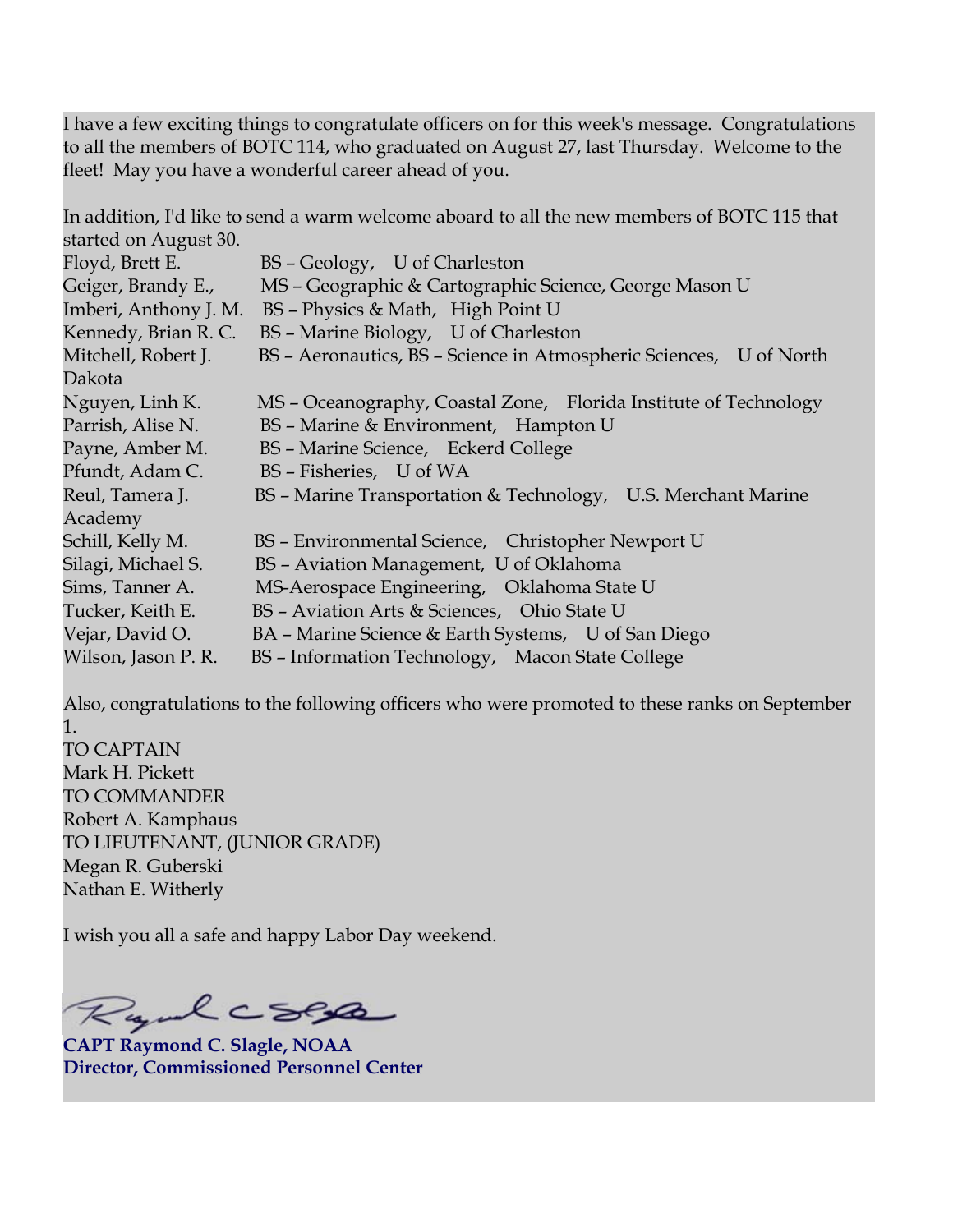### **Announcements**

#### **Reminder: USE OR LOSE LEAVE**

All NOAA officers should avoid losing leave for FY09. All annual leave must be taken prior to 1 October, 2009 or anything excess of 75 days will be lost. If you are in a use or lose status you should request and take the leave before the deadline date.

In accordance with the National Defense Authorization Act (NDAA) 2008. U. S. Code, Title 10, Section 701 and sections 551 and 552 of the NDAA 2008. Annual leave accrual is temporarily increased from 60 to 75 days beginning 1 October 2008 through 31 December 2010. This temporary entitlement authorizes all service members, on 1 October 2008, 1 October 2009, and 1 October 2010 to accrue up to 75 days leave into the new fiscal year. Payments of unused accrued leave not to exceed 60 days in a career remains in effect.

#### **Increase in Sea Pay**

Good news: for all seagoing officers currently on sea duty, you'll notice an increase in your pay. The sea pay has been increased to the Tier 3 (maximum) level, effective October 1, 2009.

#### **Increase in Uniform Allowance**

FYI: The initial uniform allowance for new officers has been increased to \$800 (up from \$600), to help defray the costs of uniform purchases at the beginning of BOTC, effective for BOTC 115. This is useful information for officers speaking with potential NOAA Corps candidates.

#### **Augmentor Needed on HA**

The Hi'ialakai is in need of an augmenting OOD. The cruise is from 9/17/2009 to 10/21/2009 and from Honolulu, HI to Honolulu, HI. There are NO specific skills (SWO, XO, etc., required) just a watch standing OOD. This is the high tempo Coral Reef assessment cruise. Opportunities to see Midway atoll, the Northwest Hawaiian Islands, and for divers, possibly a chance to get in the water as well. This is your opportunity to complete your augmentation requirement in the warm sunny waters of the tropical Pacific while visiting one of the largest marine conservation areas in the world.

**\_\_\_\_\_\_\_\_\_\_\_\_\_\_\_\_\_\_\_\_\_\_\_\_\_\_\_\_\_\_\_\_\_\_\_\_\_\_\_\_\_\_\_\_\_\_\_\_\_\_\_\_\_\_\_\_\_\_\_\_\_\_\_\_\_\_\_\_\_\_\_\_\_\_\_\_**

#### **Billet of the Week #9312, Staff Assistant, Program Coordination Office**

If you are interested in the PCO billet available in June of 2010, stationed in Washington, D.C., please contact LCDR William Mowitt to discuss opportunities associated with the position.

**\_\_\_\_\_\_\_\_\_\_\_\_\_\_\_\_\_\_\_\_\_\_\_\_\_\_\_\_\_\_\_\_\_\_\_\_\_\_\_\_\_\_\_\_\_\_\_\_\_\_\_\_\_\_\_\_\_\_\_\_\_\_\_\_\_\_\_\_\_\_\_\_\_\_\_\_**

#### **Approved Retirements/Resignations/Separations**

The following officers have approved retirements, resignations, or separations. Be sure to thank